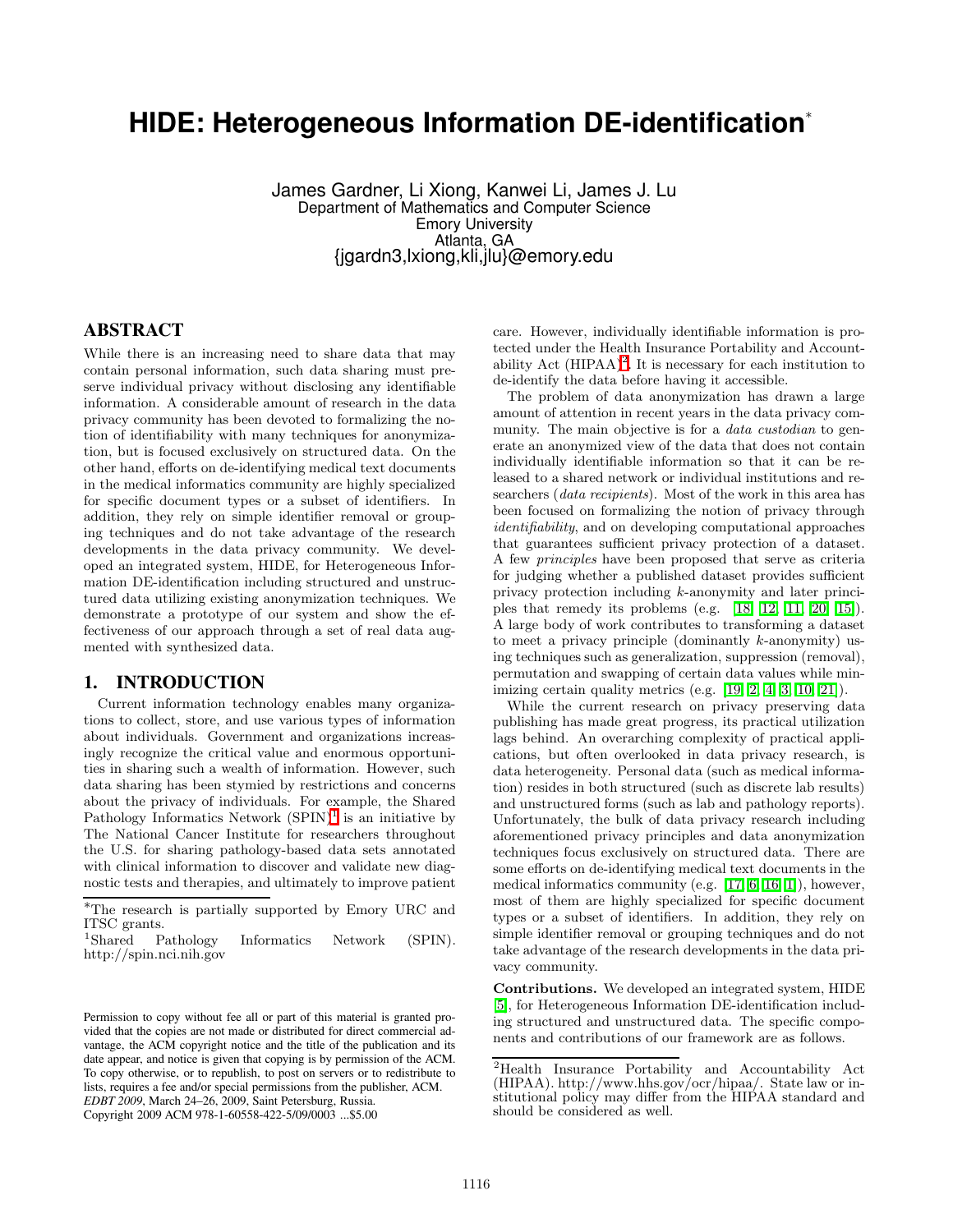- Data Linking. In order to preserve privacy for individuals and apply advanced anonymization techniques in the heterogeneous<sup>[3](#page-1-0)</sup> data space, we propose a *person*centric identifier view of the data with relevant information mapped or linked to each individual.
- Identifying and Sensitive Information Extraction. We leverage the latest Named Entity Extraction techniques from natural language processing to effectively extract identifying and sensitive information from the unstructured data.
- Anonymization. We adopt the latest data anonymization techniques to perform data suppression and generalization on the identifier view to anonymize the data based on a given privacy principle.

While we utilize off-the-shelf techniques for some of these components, the main contribution of our system is that it bridges the research on data privacy and text management, and provides an integrated framework that allows the anonymization of heterogeneous data for practical applications. We demonstrate a prototype of our system through a set of real-world data augmented with synthesized data and show the effectiveness of our approach.

# 2. HIDE FRAMEWORK

We first present an overview of our framework, followed by a discussion on the key components.

### 2.1 Overview

Our framework consists of a number of key components that integrate de-identification for a heterogeneous data space. Figure [1](#page-1-1) presents an illustration of the framework. We present an overview below and give more details on the important components in subsequent subsections.



Figure 1: Integrated Framework Overview

<span id="page-1-1"></span>In relational data, we assume each tuple corresponds to an individual entity. This mapping is not present in heterogeneous data repository. For example, one patient may have multiple pathology and lab reports prepared at different times. In order to preserve privacy for individuals at a sufficient level, the *data linking* component links relevant attributes (structured attributes or extracted attributes from

unstructured data) to each individual entity and produces a person-centric representation of the data. Linking attributes to entities is itself a challenging problem. Our current system uses simple heuristics, e.g. the attributes extracted from a single report are linked to a single patient. It is on our future research agenda to investigate relationship extraction techniques and generalize the approach. We also use a probabilistic record linkage tool we recently developed [\[7\]](#page-3-12) to resolve potential attribute conflicts and semantic variations in linking records.

While some identifying attributes can be clearly defined in structured data, an extensive set of identifying information is often hidden or have multiple and different references in the text. The identifying and sensitive information extraction component extracts the identifying information including identifiers as well as sensitive attributes from unstructured data. Note that this is a much broader set of information to be extracted than existing medical text deidentification systems that typically focus on the set or a subset of HIPAA identifiers.

A novel aspect of our framework is that the data linking component and information extraction component form a feedback loop and are carried out in an iterative manner. Once attributes are extracted from unstructured information, they are linked or added to existing or new entities. Once the data are linked, the linked or structured information will in turn be utilized in the extraction component in the next iteration. The output will be an identifier view consisting of identifiers, quasi-identifiers, and sensitive attributes. This notion of identifier view will allow application of current anonymization algorithms that are otherwise not applicable to unstructured data.

Given an identifier view of the integrated heterogeneous data, the anonymization component anonymizes the data using generalization and suppression (removal) techniques with different privacy models. Finally, using the generalized values in the anonymized identifier view, we can remove or replace the identifiers in the original data.

#### 2.2 Attribute Extraction

Extracting atomic identifying and sensitive attributes (such as name, address, and disease name) from unstructured data can be seen as an application of named entity recognition (NER) problem [\[14\]](#page-3-13). NER systems can be roughly classified into two categories and are both applied in medical domains for de-identification. The first uses grammar-based or rule-based techniques [\[1\]](#page-3-11). Such hand-crafted systems may require months of work by experienced domain experts and the rules will likely need to change for different data repositories. The second uses statistical learning approaches such as support vector machine (SVM)-based classification methods [\[16\]](#page-3-10). However, an SVM based method such as [\[16\]](#page-3-10) only performs binary classification of the terms into protected health information (PHI) or non-PHI and does not allow statistical de-identification that requires the knowledge of different types of identifying attributes.

In our system, we use the statistical learning approach, in particular, a Conditional Random Fields-based named entity recognizer (NER), for extracting identifying and sensitive attributes. A conditional random field (CRF) [\[8\]](#page-3-14) is an advanced discriminative probabilistic model that is shown to be effective in labeling natural language text. A CRF takes as input a sequence of tokens from the text where

<span id="page-1-0"></span><sup>3</sup>We focus on integrating structured and unstructured data. While semantic heterogeneity is an important challenge, it is not the focus of this paper.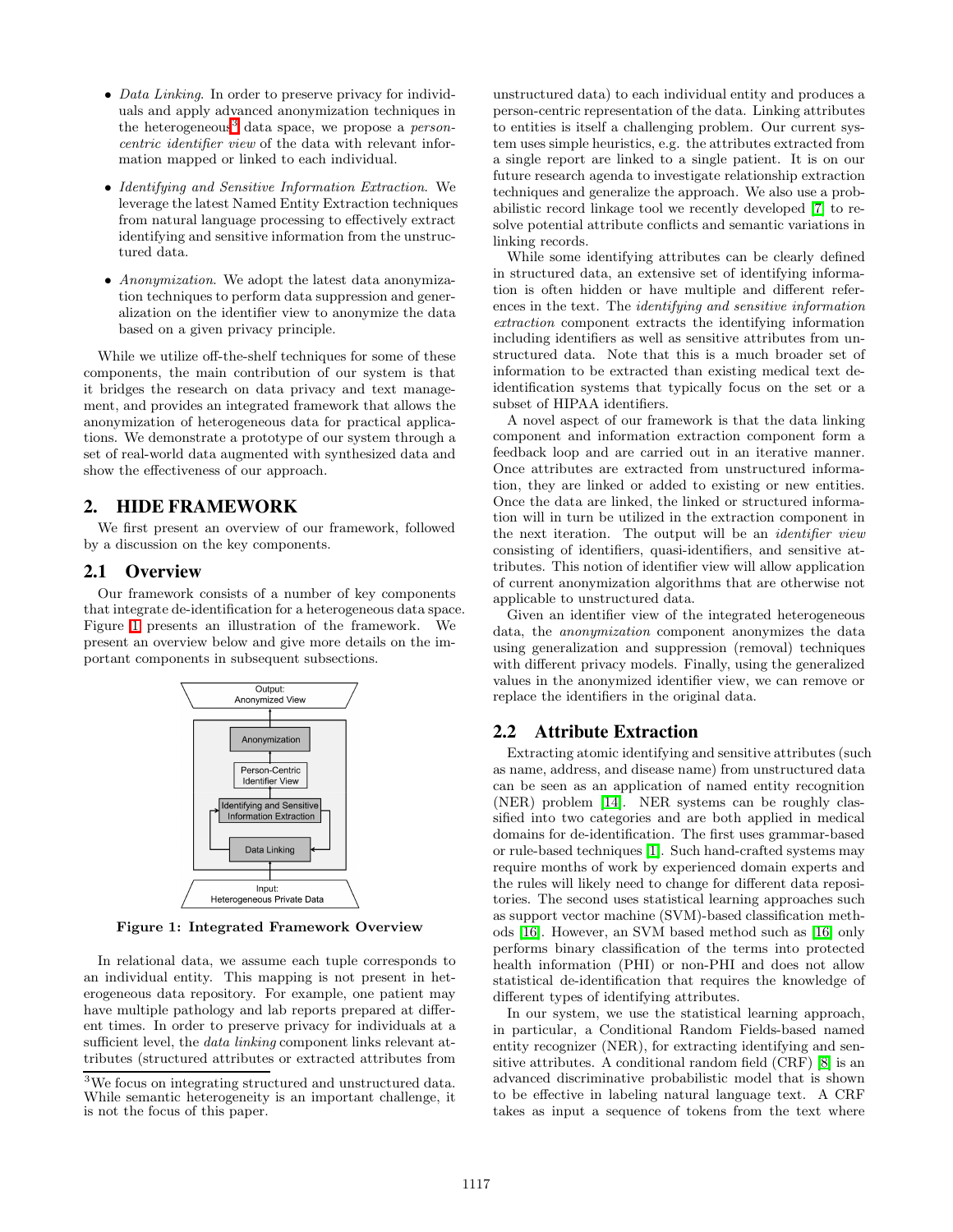each token has a feature set based on the sequence. Given a token from the sequence it calculates the probabilities of the various possible labels (whether it is a particular type of identifying or sensitive attribute) and chooses the one with maximum probability. The probability of each label is a function of the feature set associated with that token. More specifically, a CRF is an undirected graphical model that defines a single log-linear distribution function over label sequences given the observation sequence. The CRF is trained by maximizing the log-likelihood of the training data.

A key to the CRF classifier is the selection of the feature set. In our system, the features of a token contain previous word, next word, and properties such as capitalization, whether special characters exists, or if the token is a number, etc. The features we selected were largely influenced by suggestions in the recent executable survey of biomedical NER systems [\[9\]](#page-3-15).



<span id="page-2-0"></span>Figure 2: Iterative Annotation and Attribute Extraction Process

To facilitate the overall attribute extraction process, a unique feature of our approach is that it uses an iterative process for classifying and retagging, which allows the construction of a large training dataset without intensive human efforts. Figure [2](#page-2-0) illustrates the iterative process. Concretely, our approach consists of: 1) a tagging interface which can be used to tag data with identifying and sensitive attributes to build the training dataset, 2) a CRF-based classifier<sup>[4](#page-2-1)</sup> to classify terms from the text into multiple classes (different types of identifiers and sensitive attributes), and 3) a set of data preprocessing and post-processing strategies for extracting the features from text data for the classifier and feeding the classified data back to the tagging software for retagging and corrections.

#### 2.3 Anonymization

Once the person-centric identifier view is generated after attribute extraction and linking, we provide a set of options for de-identifying the data.

Full De-identification. Information is considered fully deidentified by HIPAA if all of the identifiers (direct and indirect) have been removed and there is no reasonable basis to believe that the remaining information could be used to identify a person. The full de-identification option allows a user to remove all explicitly stated identifiers.

Partial De-identification. As an alternative to full deidentification, HIPAA makes provisions for a limited data set<sup>[5](#page-2-2)</sup> from which direct identifiers (such as name and address)

are removed, but not indirect ones (such as age). The partial de-identification option allows a user to remove the direct identifiers.

Statistical De-identification. Statistical de-identification attempts to maintain as much "useful" data as possible while guaranteeing statistically acceptable data privacy. Many such statistical criteria and anonymization techniques are proposed for structured data as we have discussed earlier. We adopt these techniques that allow a user to anonymize the data based on a chosen privacy principle.

Among the many privacy principles or criteria, k-anonymity [\[18\]](#page-3-0) and its extension l-diversity [\[12\]](#page-3-1) are the two most widely accepted and serve as the basis for many others. k-anonymity requires that a set of  $k$  records (entities) to be indistinguishable from each other based on a quasi-identifier set. An improved principle, l-diversity [\[12\]](#page-3-1), demands every group to contain at least l well-represented sensitive values. Table I illustrates one possible anonymization of the original table with respect to the quasi-identifier set  $(Aqe, Gender, Zipcode)$ that satisfies 2-anonymity and 2-diversity.

Table 1: Illustration of Anonymization

|                 | Name  |     | Age         | Gender | Zipcode           | Diagnosis         |                   |  |
|-----------------|-------|-----|-------------|--------|-------------------|-------------------|-------------------|--|
|                 | Henry |     | 25          | Male   | 53710             | Influenza         |                   |  |
|                 | Irene |     | 28          | Female | 53712             | Lymphoma          |                   |  |
|                 | Dan   |     | 28          | Male   | 53711             | <b>Bronchitis</b> |                   |  |
|                 | Erica |     | 26          | Female | 53712             | Influenza         |                   |  |
| Original Data   |       |     |             |        |                   |                   |                   |  |
| Name            |       | Age |             | Gender | Zipcode           |                   | Diagnosis         |  |
| $\ast$          |       |     | $25 - 28$   | Male   | [53710-53711]     |                   | Influenza         |  |
| $\ast$          |       |     | $[25 - 28]$ | Female | 53712             |                   | Lymphoma          |  |
| $\ast$          |       |     | $[25 - 28]$ | Male   | $[53710 - 53711]$ |                   | <b>Bronchitis</b> |  |
| $\ast$          |       |     | $ 25 - 28 $ | Female | 53712             |                   | Influenza         |  |
| Anonymized Data |       |     |             |        |                   |                   |                   |  |

Anonymized Data

More recently, t-closeness [\[11\]](#page-3-2) is proposed to protect the numeric sensitive attributes that requires the distribution of sensitive values in each group to be analogous to the distribution of the entire dataset.  $\delta$ -presence [15] is proposed to protect the presence of individuals in a published dataset. As these principles focus on "one-time" release of the data, m-invariance  $[20]$  is proposed to limit the risk of privacy disclosure in re-publication of the data.

Our current system includes the implementation of the Mondrian algorithm  $[10]$  that guarantees  $k$ -anonymity and an extended Incognito algorithm that guarantees l-diversity [\[12\]](#page-3-1). The Mondrian algorithm uses greedy recursive topdown partitioning of the (multidimensional) quasi-identifier domain space. It recursively chooses the split attribute with the largest normalized range of values, and (for continuous or ordinal attributes) partitions the data around the median value of the split attribute. This process is repeated until no allowable split remains, meaning that a particular region cannot be further divided without violating the anonymity constraint, or constraints imposed by value generalization hierarchies. The Incognito algorithm generates the set of all possible k-anonymous full-domain generalizations, with an optional tuple suppression threshold. Based on the subset property, the algorithm begins by checking single-attribute subsets of the quasi-identifier, and then iterates, checking  $k$ anonymity and l-diversity with respect to increasingly large subsets. It is also on our research agenda to implement and incorporate more anonymization schemes that guarantees more advanced privacy principles.

<span id="page-2-2"></span><span id="page-2-1"></span> ${}^{4}\mathrm{The}$  Mallet toolkit [\[13\]](#page-3-16) is used for the CRF implementation.

<sup>5</sup> limited data sets require data use agreements between the

parties from which and to which information is provided.